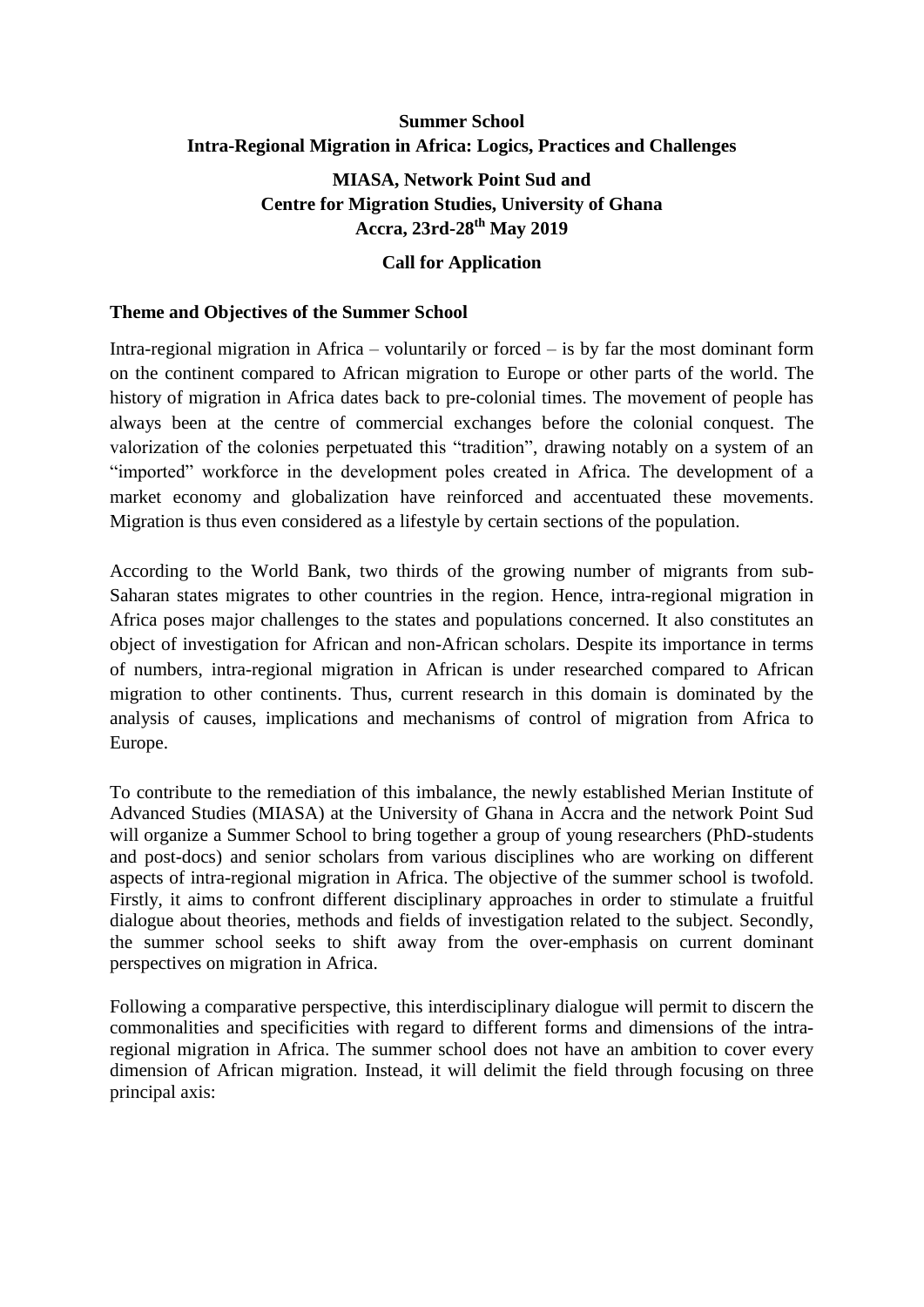## **Axis 1: Logics, practices and history of Migration (why and how?)**

- Which forms of intra-regional migration in Africa can be distinguished (labor migration, irregular migration, forced migration caused by conflicts and climate change etc.)?
- What are the inter-linkages among these forms?
- What are the profiles of these migrants?
- What are the characteristics and symbols of the intra-regional migration?
- How is the intra-regional migration in Africa occurring?
- Which routes are used by migrants and how are they constituted?
- What forms can be distinguished with regard to the time aspects (cyclical/ seasonal migration versus more permanent forms)?
- What else are moving besides people (goods, capital, ideas and knowledge)?
- What networks are used / constituted to facilitate migration and what are their interconnections?
- How are boarders perceived by migrants?
- What vulnerabilities exist for migrants along the routes?

#### **Axis 2: Admission and Integration of Migrants**

This axis questions the integration of intra-regional migrants from the institutional perspective as well as "seen from below". The set up of regional and sub-regional bodies like ECOWAS in order to facilitate economic and social integration of the population in a delimited space is constantly contested, supported or extended by informal modes of integration. The question is therefore not only about understanding the interrelations between the institutional and informal levels of integration but also concerning the following:

- What are the reasons for settlement?
- Which modes of entry and integration of migrants can be distinguished?
- What are the basis of inclusion and exclusion of the migrants?
- What state policies and practices (legislation, citizenship, employment policies, social protection policies) exist concerning the integration of migrants?
- What integration strategies are adopted by the migrants or are available to them (networks, role of religion, Diaspora, economy, social media etc.)?
- How do migrants relate with host communities and what challenges are associated (identity, ethnicity, land conflicts)?
- How are relations with "the other" perceived in the context of inter-regional migration (hospitality, xenophobia, social exclusion, etc.)?

#### **Axis 3: Inter-Regional Migration and Relations to the Countries of Origin**

African Diasporas are at the core of current African politics. This stems from the fact that they are an important target group for public action in terms of measures for socio-economic transformations. Beyond activities like the regroupings by sub-regional organizations, African states are also adopting measures which address the Diasporas directly. Furthermore, the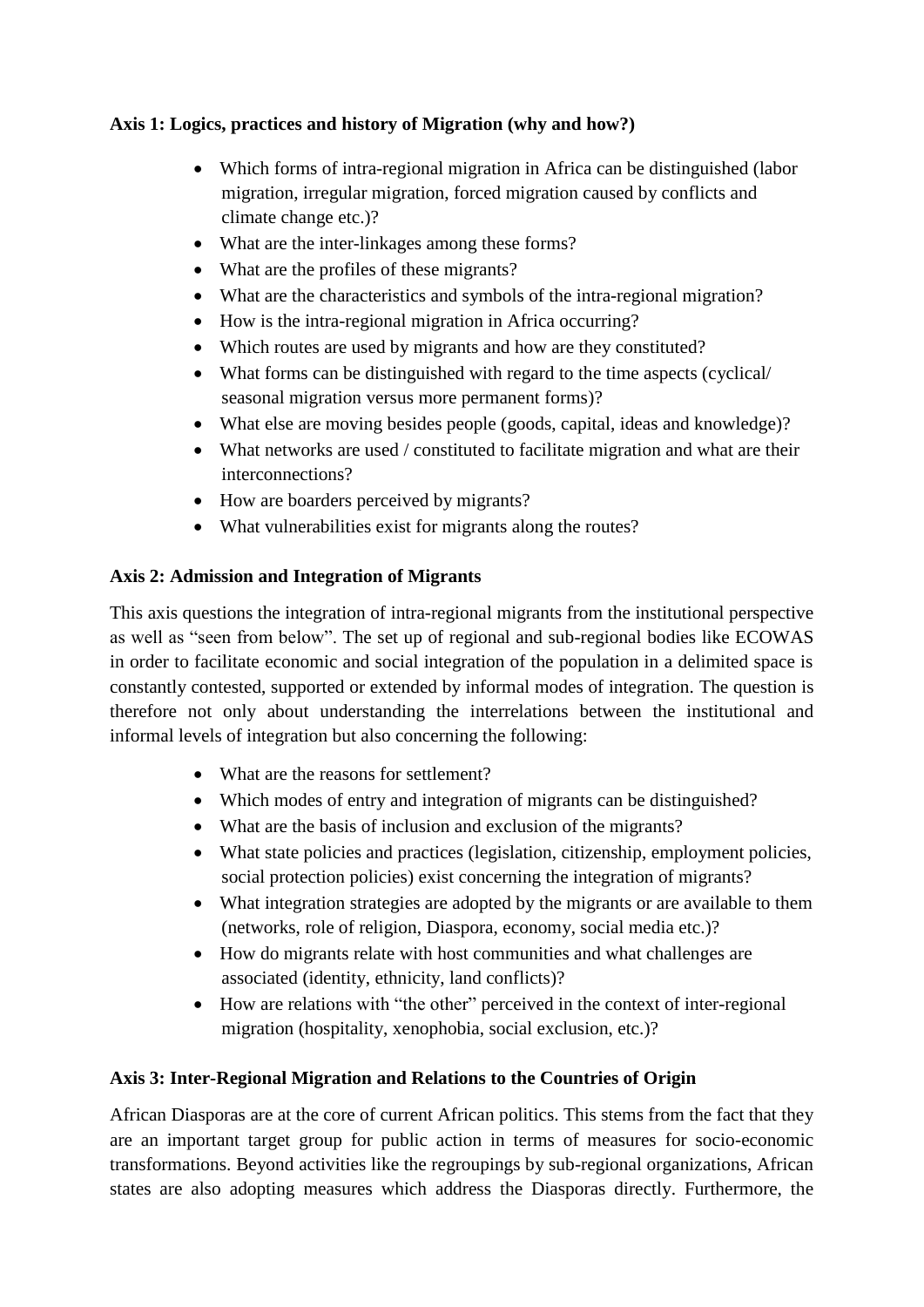financial investments by members of the Diasporas are well expected and their implication for national elections can often unleash conflicts. In general, migrants maintain relations with their countries of origin in many ways, which are also influenced by the conditions and motivations for their migration. Points of interest in this domain are the following, among others:

- Migration and local development (transfer of funds / remittances, political participation)
- The migration experience
- Gender issues and intra-regional migration in Africa
- Children of migrants (second and third generation in the Diaspora) and national affiliation / citizenship

## **Challenges of Multidisciplinary Research on Intra-regional Migration in Africa**

Migration in Africa has regained scientific interest over the past few decades. For a long time, migration has been considered as an object of investigation belonging to certain disciplines. Today, migration is studied by a wide range of disciplines. This multidisciplinary approach is fruitful and contributes to widening and deepening of analysis in the field of study, to enrich concepts and to propose new theories. At the same time, this richness invites us to question the very state of knowledge production on intra-regional migration in Africa.

- Which theories and concepts are used to analyze the intra-regional migration in Africa?
- Can these theories and concepts adequately capture the realities in Africa?
- Which methodological challenges arise (data sources, problem of lack of data, unreliable data, etc.)?

#### **Methodology**

A scientific exchange on theories, concepts and methods applied in research on intra-regional migration in Africa is at the heart of the summer school. Three basic approaches will guide the program:

- 1. The participants will gain a theoretical input on various aspects of the topic by senior scholars specialized in Anthropology, Economy, Law, History, Geography, Sociology, among others. Part of the methodology is also the reading and discussion of important scientific articles which will be made available to all participants in a reader before the summer school.
- 2. Another key element will be the presentation by the young scholars of their current research on intra-regional migration in Africa. The projects will be discussed and thus enriched at the plenary sessions.
- 3. Other activities include visit to migration and related institutions in Accra and discussion with their representatives. The institutions will be chosen according to their implication and relevance for the theme of the summer school.

The summer school will be organized within the framework of the activities of MIASA at the University of Ghana; Legon, Accra in collaboration with the first Interdisciplinary Fellowship Group (IFG) of MIASA working group on "Migration, Mobility and Forced Displacement".